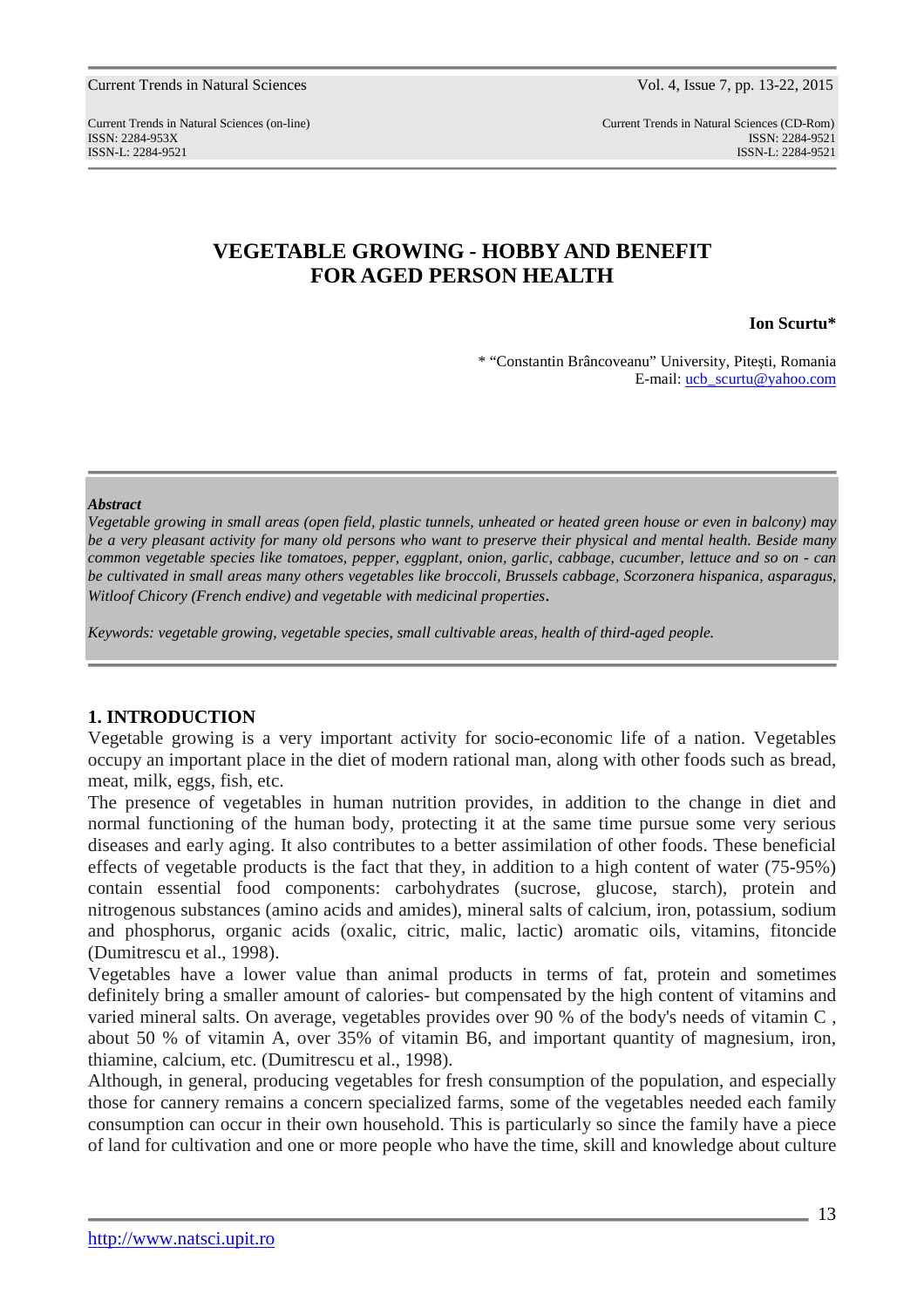techniques. Vegetable growing through that requires diverse knowledge and skills of growers, is a school for raising the professional enrichment of knowledge, training of skills (perseverance, patience, discipline), whose positive effects to manifest in raising the level of life of those who practice it. Vegetable growing is not only a science but an useful art for ensuring good nutrition and an opportunity for economic and physical maintenance of the body.

For people with intellectual activity, growing vegetable is safe means of alternating physical and mental work, relaxing brain. Exercise of various works of growing vegetables contributes to the maintenance of good health, vitality body due to hardening by air and sun baths practicing accompanying vegetables culture.

For ,,seniors" (aged person), the cultivation of vegetable species is a useful and pleasant occupation, if exercise is properly dosed depending of each age and health status. In some cases, some works such as irrigation or easier maintenance, can be performed by the elderly and work requiring greater efforts can be made to their children or grandchildren. However, the involvement of older people in cultivation of vegetable species offers them the advantage of feeling useful either directly, through fresh products they acquire, or indirectly by advising younger family members about different aspects of this activity. In the practice of their household vegetable, a special incentive is the fact that the products obtained are eaten fresh and do not contain or should not contain residues of pesticides or other toxic products. Moreover, in small spaces can practice organic gardening using only a natural fertilizer (compost usually) and avoiding chemical treatments with products that may cause harmful.

Many retirees want to produce some of the vegetables like a hobby, by choosing less common vegetables or varieties selection of special shape, color, aroma, resistance to unfavorable factors or other features related to the variety. In some cases, older people living in an area other than where they were born and grew up, trying to satisfy a whim given up to retirement, by growing some species or varieties assortment of vegetables grown in the native area.

# **2. MATERIALS AND METHODS**

For seniors who want and can practice farming in confined spaces are some varieties of national range with possibilities for crop protection and basic technological elements of vegetable species less prevalent.

**Growing space.** Regarding the area for growing vegetable, it may be smaller or larger, according to the possibilities of each household. Many species of vegetables such as tomatoes, peppers, eggplants, cucumbers and others with excellent care, irrigation and fertilizer, give very high yields even grown on a few square meters. Where there are possibilities, can be constructed with or without heating, a small greenhouses or tunnels. Currently, both national research and some specialized companies offer various special solutions, seeds and seedlings of many species, varieties and hybrids of vegetables. One example is the recently approved prototype of a vertical greenhouses made from Vegetable Research and Development Station in Buzau.

The advantages of a vertical greenhouses are many. For example, it multiplies, even five times the area occupied at ground level. Another important aspect to consider is the low power consumption required for heating greenhouses: if the surface is small and thermal energy consumption will be less than 60% even in a greenhouse horizontal.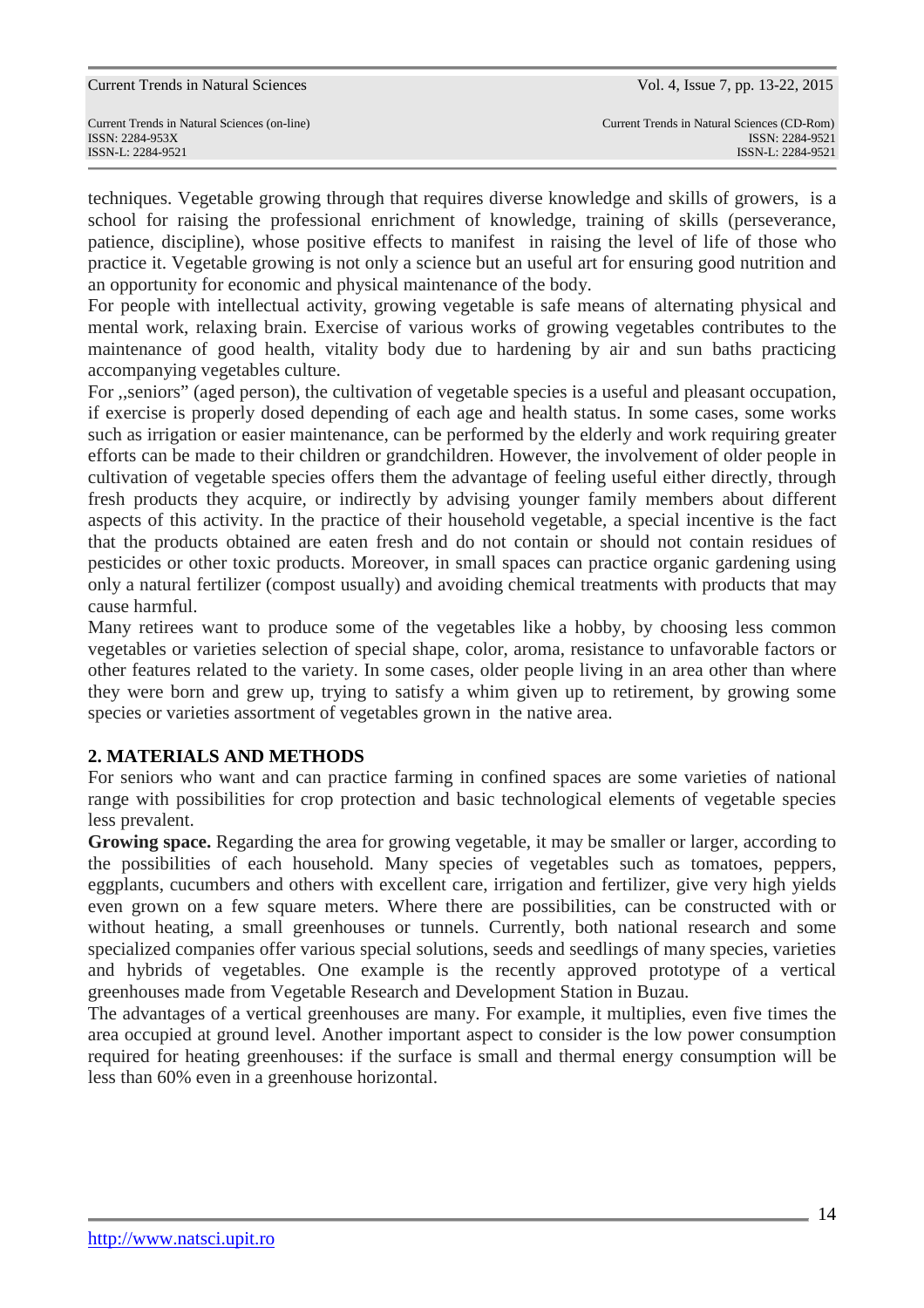Current Trends in Natural Sciences (on-line) Current Trends in Natural Sciences (CD-Rom) ISSN: 2284-953XISSN: 2284-9521 ISSN-L: 2284-9521 ISSN-L: 2284-9521











*Figure 3. Vertical greenhouse "RDSVG BUZAU"* 

**Assortment of varieties and species.** In our country can grow a wide assortment of vegetable species among which (Scurtu and Lăcătuş, 2014):

a) fruit solanaceous vegetables: tomatoes, peppers, eggplants;

b) cucurbit vegetables: cucumber, zucchini, watermelon, melon, pumpkin and patison edible;

c) cabbage and its relatives: white cabbage, red cabbage, cauliflower, kohlrabi and some other forms which are cultivated occasionally (Chinese cabbage, Brussels sprouts, broccoli);

d) vegetables for roots: carrot, parsley root, parsnips, celery root, beets, radishes and some species which occur rarely (salsify);

e) vegetables for bulbs and false stems: onions, garlic, leeks or some rare species such as shallots and onion of Egypt;

f) vegetables for pods and capsules: garden peas, garden beans, okra and broad bean;

g) vegetables for herbs, leaf buds, petioles and spicy vegetables: lettuce, spinach, chicory of Brussels, dill, ribbed celery, spinach of New Zealand, sweet fennel, thyme, mint, basil, coriander , white mustard and some other species;

h) perennial vegetables: asparagus, rhubarb, horseradish, lovage.

In Romania, currently working four units of vegetable research and development: R & D Institute for Vegetable and Flower Vidra - Ilfov, together with others three research stations in Buzau, Bacau and Iernut –Mureş. With all the difficulties related to lack of funding and sometimes abduction of land, these units are obtained every year new varieties of vegetables, high yielding with special nutritional qualities.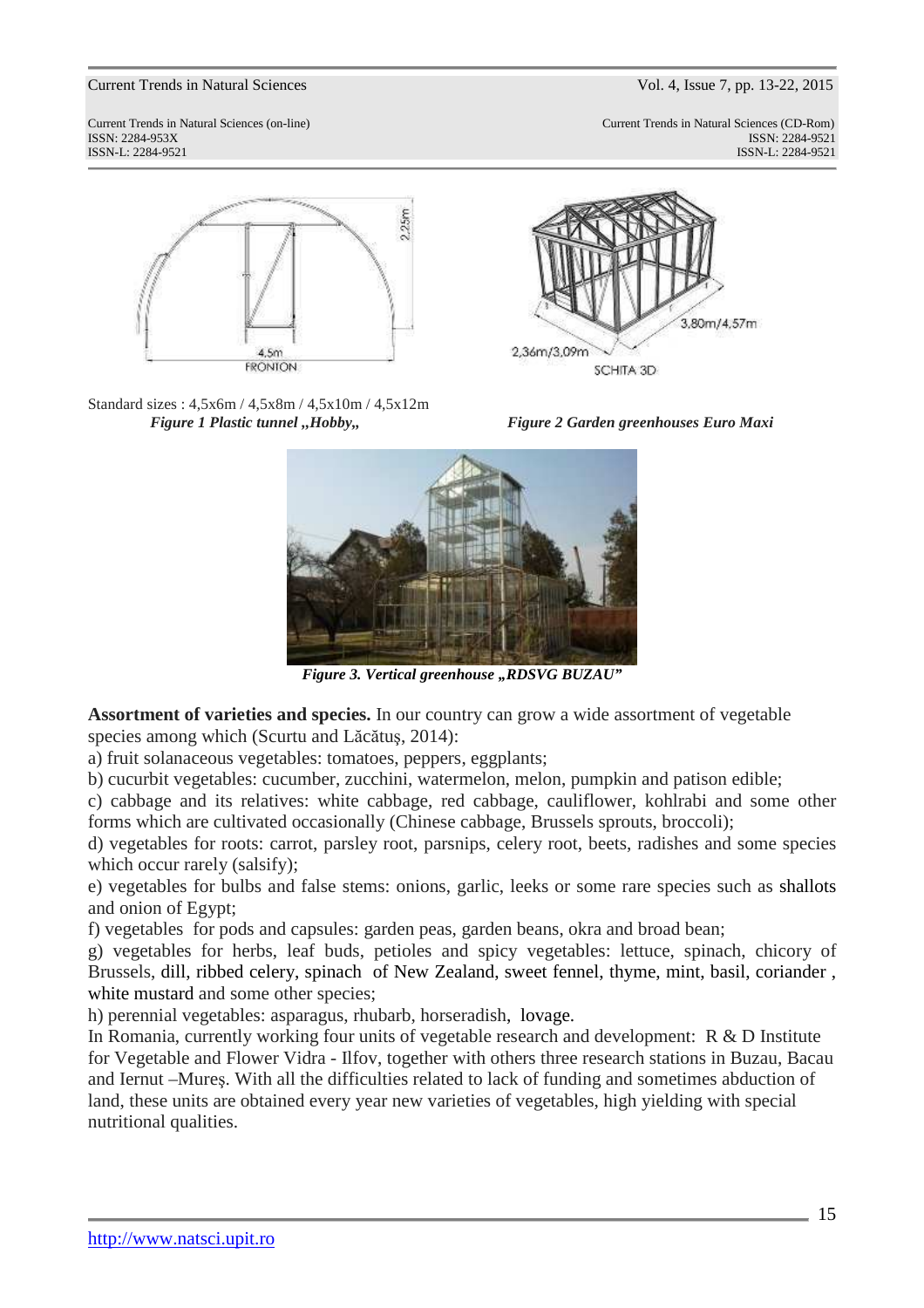ISSN-L: 2284-9521 ISSN-L: 2284-9521

 Also, the institute and research stations produce a large assortment of vegetable seeds and offers technological solutions adapted to each type grower, large or small.

The offer of the Romanian cultivars, by the research vegetable sector. Currently, the official catalogue are recorded 303 varieties and hybrids of vegetable which 193 (64%) were obtained in the researh sector, RDIVFG Vidra and RDSVG Bacău, Buzău, Iernut and Isalnita. From different groups of vegetable species we note that at bell pepper varieties predominate *Asteroid* 204, *Cornel* 209, *Creola* and *Splendens*. In general, the Romanian varieties of bell peppers are the most popular on the market. Yield, color and thickness of the pulp, as well as tolerance to some soil pathogens (*Verticillium dahliae*), make the true brands. Sweet peppers are varieties *Dariana Bac*, *Dariocheea*, *Galben Superior*, *Arum* and *Buzau* 10. *Ionel* and *Cosmin* varieties you notice the long peppers. For tomato, the research offer is extremely large (21 cultivars) varied in size, shape and final destination: tomatoes for fresh consumption; tomatoes for processing; cherry tomatoes grown in plastic house or in open field.

Thus the determined growth with the largest claims are the varieties *Unibac*, *Pontica* 102, *Viorica* and *Romec* 554j. For eggplants note the *Drăgaica* and *Luiza* varieties and *Belona* of white color. Mention in this species the newest hybrid F1, *Virginia* with large fruit (1-1.5 kg), dark blue.

In the group vegetables for Brassicas, is a rich offer of autumn cabbage varieties. Of these, the most requested and greatly appreciated are *Silviana*, *De Buzau*, *Buzoiana* and followed by *Andrei* and *Mocira*. Autumn cabbage romanian varieties are recognized for their qualities at preservation in salt.

The group of root vegetables, note the carrot variety *Ceahlău*, parsley *Zaharat*, parsnip *Alb Lung*, red beets *Reta*, radishes *Roşioară*, summer radishes *Roşie de Iernut* and *Ţepuşă*, summer-autumn and winter radishes *Iulia* and respective *Negre Rotunde*.

At bulb vegetable plants we notice a significant programming for white onions *De Buzău*, one of the most valuable varieties of onions from Romania and *Orizont*. For the red onions there are *Roşie de Arieş* and *Rubiniu*.

Cucurbitaceae vegetable plants we have the *Mapamond* and *Slănic* cucumbers, but also hybrid F1 *Triumf*. The courgettes are 3 varieties, of which the *Hapy* is the most known. Mention to this group of vegetable, bitter cucumber *Rodeo* intended for diabetics. Of musk melon varieties are *Briliant* and *Fondant* and the watermelon are *Oltenia* and *Dulce de Dăbuleni*.

Vegetable plants for pods by far is the climbing beans, with wide yellow pod *Auria Bacăului*, known throughout the country, with planting especially in greenhouses and plastic houses, followed by *Mădărăşeni* and *Alina*. Dwarf bean varieties note *Millenium*, *Iuliana*, *Işalniţa* 43, *Anisia* and *Menuet*. The peas have *Adela* variety and *Diana*. We note also the sweet corn *Dulce de Bacău* at RDVGS Bacău.

# **3. RESULTS AND DISCUSSIONS**

**Why is important for growing vegetables in household**. Some vegetables rich composition is characterized by certain elements. For example, carotene, which the body can convert into vitamin A is found in large quantities in dark green vegetables such as spinach, lettuce, broccoli and dark yellow fruits (orange fruit tomatoes, peppers yellow-orange at physiological maturity) (Voican et al., 2006). However dark green vegetables provide outstanding amounts of iron and magnesium are also important sources of vitamin B 6.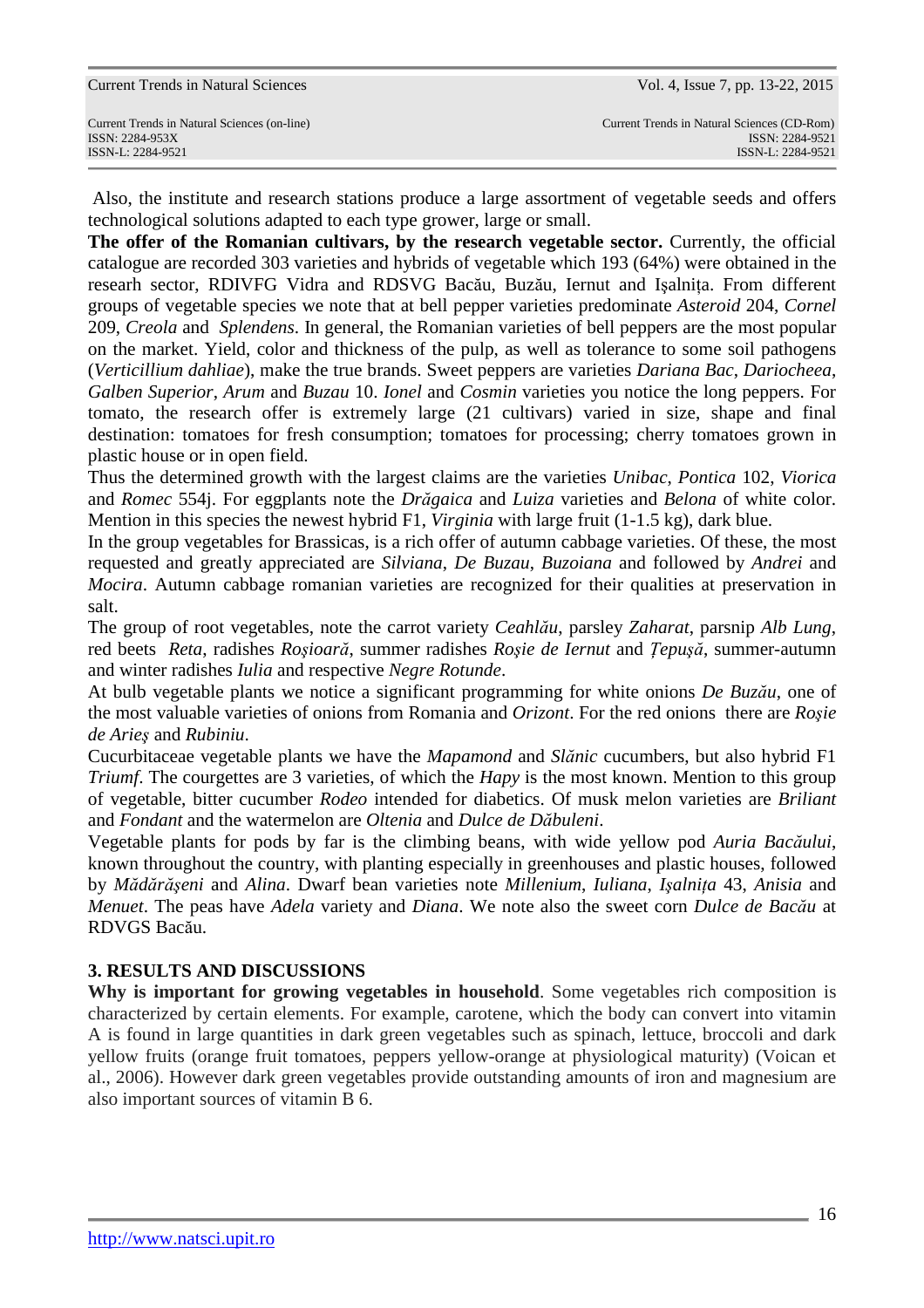|               | total carbohydrates |              | Protein | <b>Lipids</b> | <b>Ascorbic Acid</b>                 |  |
|---------------|---------------------|--------------|---------|---------------|--------------------------------------|--|
| <b>Specie</b> | Limits<br>Average   |              | Average | Average       | Average,<br>$mg/100 g$ fresh product |  |
| Pepper        | 3.0                 | $1.5 - 6.6$  | 1.2     |               | 139                                  |  |
| Onion         | 8.4                 | $4.7 - 10.2$ | 1.2     | 0.25          | 8                                    |  |
| Green peas    |                     |              |         |               |                                      |  |
|               | 3.6                 | $1.3 - 5.9$  | 6.5     | 0.48          | 25                                   |  |
| Carrot        | 6.9                 | $5.8 - 8.2$  | 1.1     | 0.20          | 8                                    |  |
| Tomato        | 3.8                 | $1.8 - 4.3$  | 1.1     | 0.21          | 24                                   |  |
| Parsley       | 9.5                 | $8.5 - 15.4$ | 2.9     | 0.40          | For roots -35                        |  |
|               |                     |              |         |               | For leaves-171-190                   |  |

*Table 1. The content of useful substances of some vegetable species (% of the edible part, except vitamins) -valued taken from specialty literature* 

The content of nutrients will vary depending on the variety and growing conditions. Fresh vegetables, just like other foods, lose some of their nutritional value from harvesting until they are consumed; losses are even greater in that the retention period is longer and higher temperature (Peirce, 1987).

vegetables during storage , especially at temperatures above 10 C depreciates and other substances; soluble carbohydrates decrease.

| Table 2. Changing ascorbic acid content during storage of vegetables (Petrce, 1987) |                              |              |                      |  |  |
|-------------------------------------------------------------------------------------|------------------------------|--------------|----------------------|--|--|
| Specie                                                                              | Storage                      | Storage      | Ascorbic acid level, |  |  |
|                                                                                     | temperature                  | period, days | mg/100g              |  |  |
| Round Pepper                                                                        |                              |              | 218.5                |  |  |
|                                                                                     | $10^0$ C                     | 13           | 195.0                |  |  |
|                                                                                     | $2022^0C$                    | 13           | 175.8                |  |  |
| Carrot                                                                              |                              |              | 8.95                 |  |  |
|                                                                                     | $0^0$ C                      | 160          | 7.85                 |  |  |
| Tomato                                                                              |                              |              | 29.45                |  |  |
|                                                                                     | $\frac{10^{0}C}{20.22^{0}C}$ |              | 37.53                |  |  |
|                                                                                     |                              |              | 31.08                |  |  |
| Cabbage                                                                             |                              |              | 43.15                |  |  |
|                                                                                     | $0^0C$                       | 100          | 37.30                |  |  |
| Onion                                                                               |                              | $\theta$     | 15.2                 |  |  |
|                                                                                     | $00$ C                       | 180          | 10.2                 |  |  |

*Table 2. Changing ascorbic acid content during storage of vegetables (Peirce, 1987)*

In the case of tomatoes, the Romanians are counting on preferences to those varieties and hybrids whose fruits they taste slightly sour taste which is given by the ratio between sugar and acidity (Scurtu and Lăcătuş, 2014). In table 3, we present an example with differences between a Romanian hybrid F1, Siriana, for cultivation in plastic houses and one from import, Yarden F1.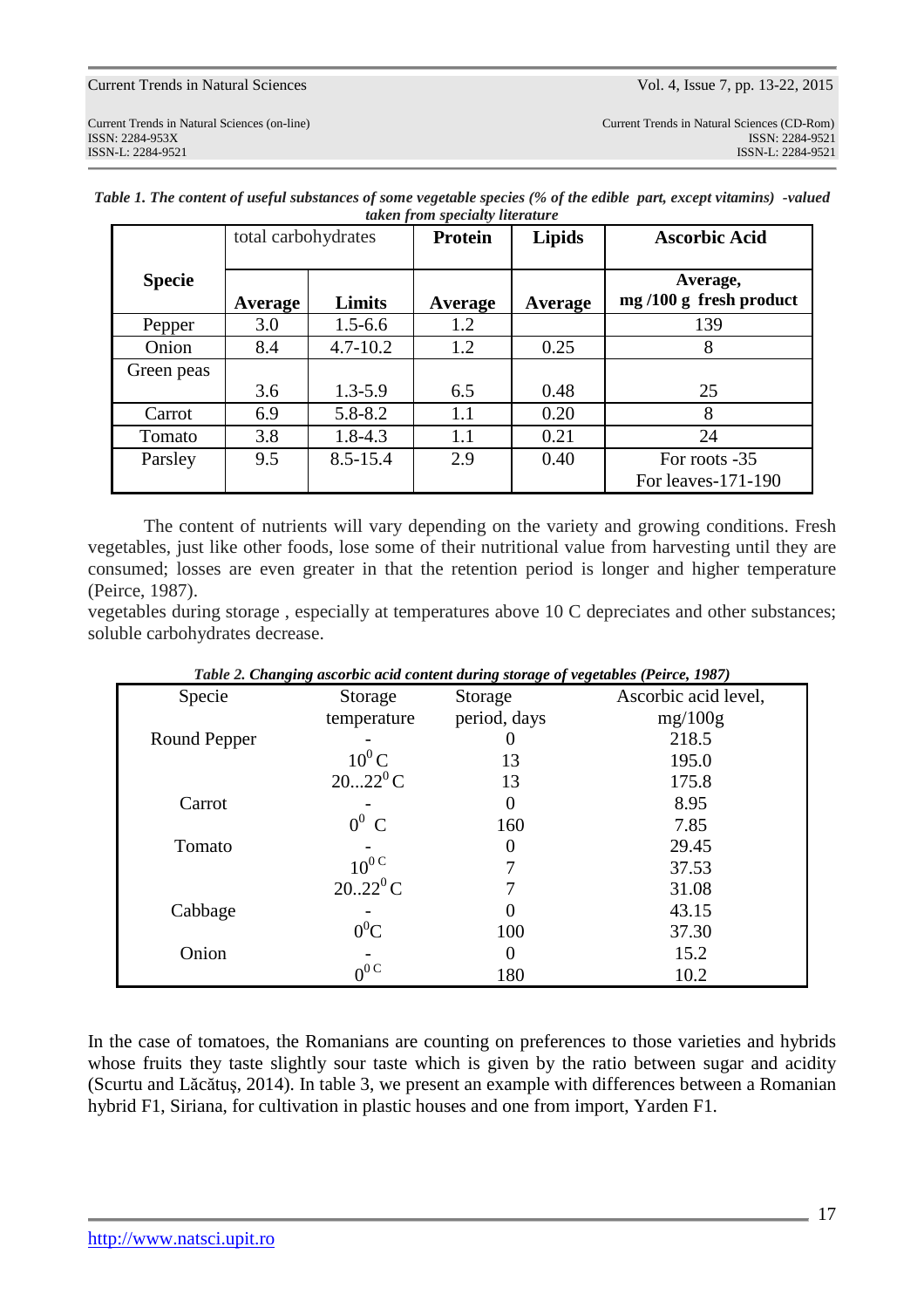ISSN-L: 2284-9521 ISSN-L: 2284-9521

Current Trends in Natural Sciences (on-line) Current Trends in Natural Sciences (CD-Rom) ISSN: 2284-953XISSN: 2284-9521

| Table 5. The main biochemical characteristics of two tomato hybrids |                                |                                |                                                    |                                                                  |  |
|---------------------------------------------------------------------|--------------------------------|--------------------------------|----------------------------------------------------|------------------------------------------------------------------|--|
| <b>Biochemical</b><br>characteristics                               | Hybrid<br><b>Siriana</b><br>F1 | Hybrid<br>Yarden <sub>F1</sub> | <b>Figures</b><br>from<br>speciality<br>literature | Range of variation<br>for romanian<br>tomatoes grown in<br>field |  |
| t.d.m., %                                                           | 5.40                           | 5.57                           | 6.55                                               | $5.55 - 6.20$                                                    |  |
| s.d.m., $%$                                                         | 4.50                           | 4.0                            | 5.40                                               | $4.95 - 5.52$                                                    |  |
| Acidity, %                                                          | 0.40                           | 0.35                           | 0.41                                               | $0.37 - 0.51$                                                    |  |
| Total sugar, %                                                      | 3.08                           | 4.80                           | 3.46                                               | $2.70 - 3.25$                                                    |  |
| Rate sugar: acidity                                                 | 7.7                            | 13.7                           | 8.44                                               | $5.83 - 8.85$                                                    |  |
| Ascorbic acid, mg                                                   | 17.84                          | 15.0                           | 22.4                                               | $6.38 - 15.48$                                                   |  |
| Pigments, mg licopen                                                | 5.00                           | 3.55                           | 4.4                                                | $4.48 - 6.38$                                                    |  |
| $NO3$ , ppm                                                         | 2.00                           | 10.00                          | $21 - 146$                                         | $10 - 25$                                                        |  |
| Mean weight, $g \pm a.s.$                                           | $154 \pm 20$                   | $130 \pm 28$                   |                                                    | $80 - 450$                                                       |  |

**Table 3. The main biochemical characteristics of two tomato hybrids** 

 Notice that between the two hybrids are the obvious differences in terms of the concentration of sugar, which together with acidity value have resulted in a very high acidity: sugar rate for the imported hybrid. We have in this case a typical example for what the Romanians usually do not appreciate the taste of tomatoes imported flavourless. You may also notice that in the case of Romanian hybrid there are greater contents with 41% and 19% for lycopene and ascorbic acid or vitamin C. May see that biochemical parameters of Siriana F1 hybrid are more close to the areas of variation for Romanian tomatoes grown in the field. They have a specific Romanian taste. These nutritional qualities no doubt recommend promoting the local cultivar as the biological material. It is much better adapted to our specific environmental conditions, get generally constant yields, and the shape, color and size are traditional features. To this add the prices of seeds, which are also Romanian, i.e. prices lower. Also biochemical analysis of the Romanian tomatoes grown in the field shows very good values (table 4).

| <b>Biochemical caracteristics</b> |                    |                      | Varieties          |                       |                      |
|-----------------------------------|--------------------|----------------------|--------------------|-----------------------|----------------------|
|                                   | Dacia <sup>a</sup> | Viorica <sup>b</sup> | Vipon <sup>b</sup> | Coralina <sup>c</sup> | Carisma <sup>c</sup> |
| t.d.m., %                         | 5.51               | 5.40                 | 6.57               | 8.72                  | 9.13                 |
| s.d.m., $%$                       | 4.50               | 4.50                 | 4.50               | 8.50                  | 8.00                 |
| Acidity, %                        | 0.35               | 0.36                 | 0.40               | 0.37                  | 0.35                 |
| Total sugar, %                    | 4.14               | 3.19                 | 4.28               | 6.34                  | 6.59                 |
| Rate sugar: acidity               | 11.63              | 8.86                 | 10.7               | 17.13                 | 18.82                |
| Ascorbic acid, mg                 | 11.97              | 9.21                 | 10.13              | 19.62                 | 18.37                |
| Pigments, mg licopen              | 8.00               | 6.92                 | 9.09               | 3.26                  | 3.74                 |
| $NO3$ , ppm                       | Sub $1$            | Sub $1$              | Sub 1              | 3.00                  | 1.00                 |
| Mean weight, $g \pm a.s.$         | $205 + 44$         | $99 + 20$            | $85 + 21$          | $13 + 4$              | $23 \pm 5$           |

*Table 4. Mainly biochemical caracteristics of some tomato varieties grown in field and of some cherry tomatoes*

a) Tomatoes for fresh consumption and processing;

b) Tomatoes for processing;

c) Cherry tomatoes grown in plastic house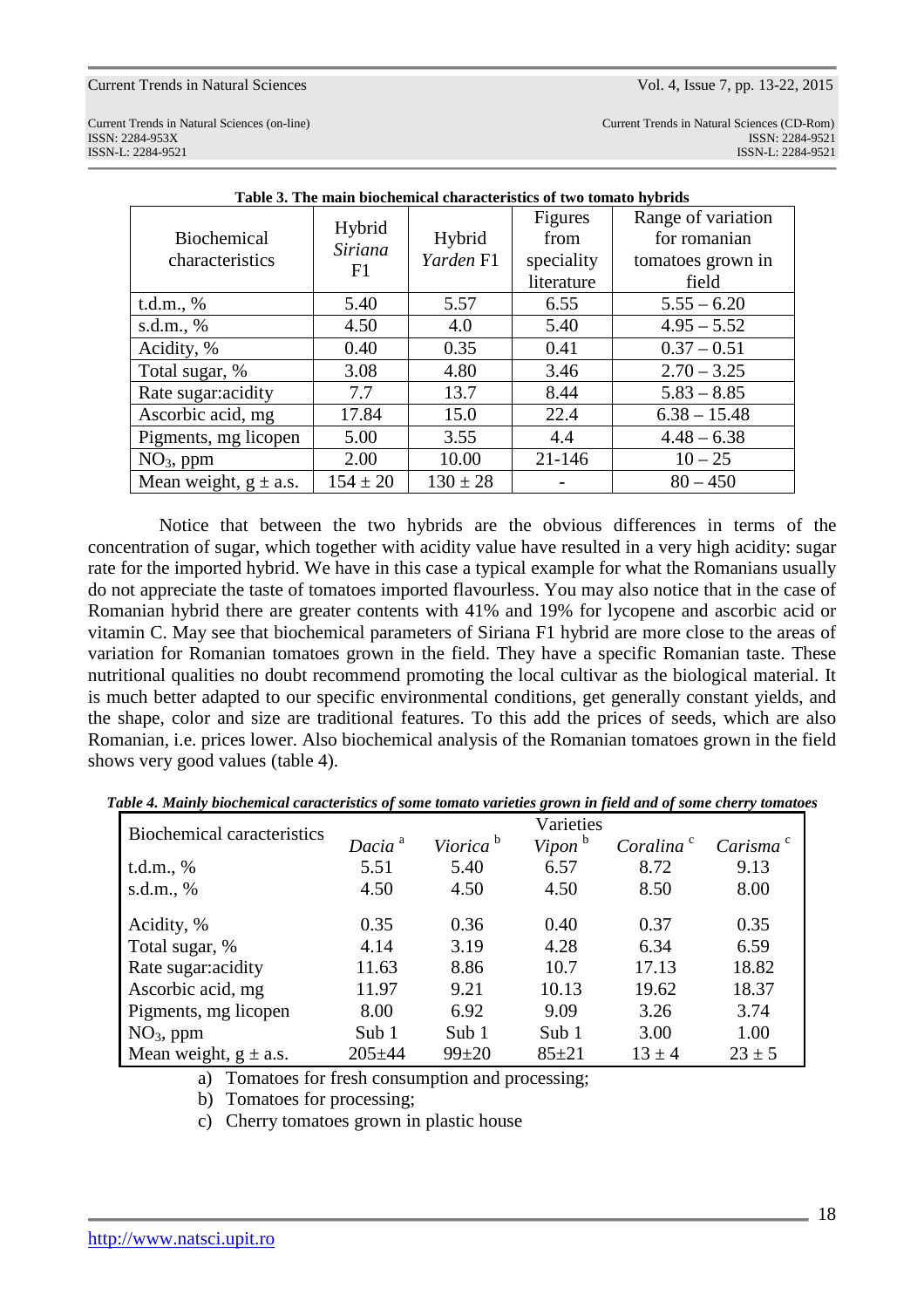**Basic technological elements of vegetable species less prevalent.** Given the large number of vegetable species and that those who want to cultivate possess some knowledge of common species, in the following we present some aspects of some vegetable species highly valued in other countries, but less common to us although the culture technique is not so difficult to master.

 **Broccoli** (*Brassica oleracea*), from brasicacee family (cruciferous vegetables), is a vegetable whose inflorescence is used in the preparation of various dishes. It has a high nutritional value and and rich in carbohydrates, vitamins and minerals. It has a common origin with cauliflower and is prevalent in the same areas. Inflorescence, which is less compact, is mostly green, but may in certain varieties, yellow or purple. Culture technology is very similar to that of cauliflower. The production is  $10-12$  t / ha, can reach up to  $25$  t / ha.



 *Figure 4. Inflorescence of broccoli*

**Brussels sprouts** (*Brassica oleracea gemmifera*) is a variety of cabbage cultivated for its edible buds. The difference between cabbages such that you buy from shops and fresh, you can even pick your garden, you can see clearly the difference in taste. Brussels sprouts acquires a pleasant aroma especially after a frost easily. The strain grows in the first year, in the form of a rod unbranched, 0.6-1.2 m reaches the number of leaves that are attached. The small cabbage form at each leaf armpit. If consumed fresh, slightly cooked, are a delicacy. Brussels sprouts is a vegetable that grows slowly. It can be cultivated through seedlings that occurs under the same conditions as cabbage seedlings.

For cultivation, choose a piece of land located in full sun and well drained. Prepare layer before: in general it is good to make sowing about 4 months before the autumn frosts. Brussels sprouts can sow directly in place permanently. In this case resembles more often then thins when seedlings are 9-12 cm high, in such a way that it remains the healthiest; the distance between them should be 40- 60 cm. When the plant is half of the desired height of the lower leaves can be removed to allow the bud sprouts to grow to a maximum of (Scurtu, 2001).



 *Figure 5. Brussels Sprouts -plant and buds*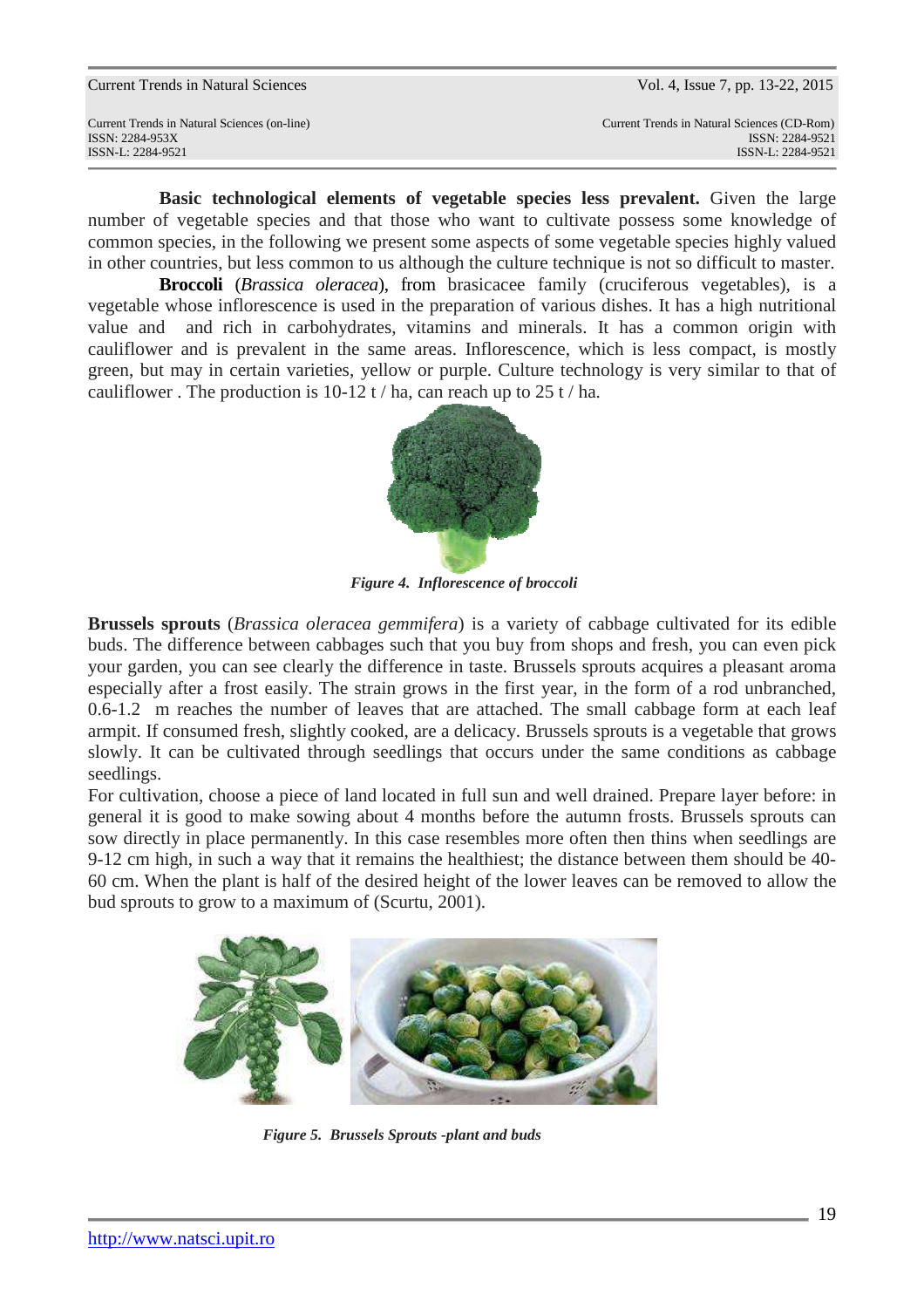Bruxelles sprouts harvested after frost, when the buds are hard, compact shape and deep green color; should have a diameter of about 2.5-4 cm. Buds place as the plant matures down first. Cabbage matures in 80-100 days from sowing. It can be stored for 3-5 weeks at  $0^{\circ}$ C under conditions of very high humidity (95%).

**Chicory,** *Cichorium intybus* is a vegetable of the family Asteraceae. Chicory can be cooked or used raw in salads. The species is known as witloof chicory. In our country chicory culture was introduced during the 1920-1930 by Belgian missionaries around the Roman sugar factory. Today, the most important pool of chicory production remained the Gherăieştii Noi - Roman. Chicory cultivation technique was discovered accidentally in 1830 in Belgium. By sowing the optimal distance, possibly by thinning the plants, rooted obtained to be stored through the winter until the constraint we want to at suitable temperatures in the presence of moisture in the absence of light, to obtain those hypertrophy and etiolated shoots (dolls), much appreciated in the culinary arts.

Till roots can be obtained from April to mid-May. The culture was maintained and harvesting is done after 19 to 21 weeks, depending on variety and growing conditions. Period for obtaining dolls forcing of chicory takes 30-40 days.



 *buds formed after forcing* 



*Figure 6. The roots of chicory which* Figure 7. Endives prepared for delivery on the market

**Asparagus -** *Asparagus officinalis* L. belongs to the family Asparagaceae. *Asparagus officinalis* is more native to Europe, northern Africa and western Asia, and is cultivated on a large scale as a vegetable crop. The culture of asparagus is a perennial, so once established can be exploited many years (Dumitrescu et al., 1998). Asparagus is considered a delicious vegetable spring with a high content of nutrients that helps preserve health. A portion of asparagus provides approx. 65% of the recommended daily intake of folic acid, a vitamin B group, essential for the production of bone marrow cells and hemoglobin.

Asparagus contains protein and fiber, while being low in calories. Asparagus is a good source of potassium, thiamine, riboflavin, niacin, vitamins C and K, and beta-carotene, iron, zinc, copper, manganese, and selenium. Benefits of eating asparagus are appreciating positive by many specialists for effects in strengthening capillary walls, anti-inflammatory, antioxidant and anticancer and the list could continue. Thin shoots are superior quality, but there are varieties with thick but tender shoots and high nutritional value.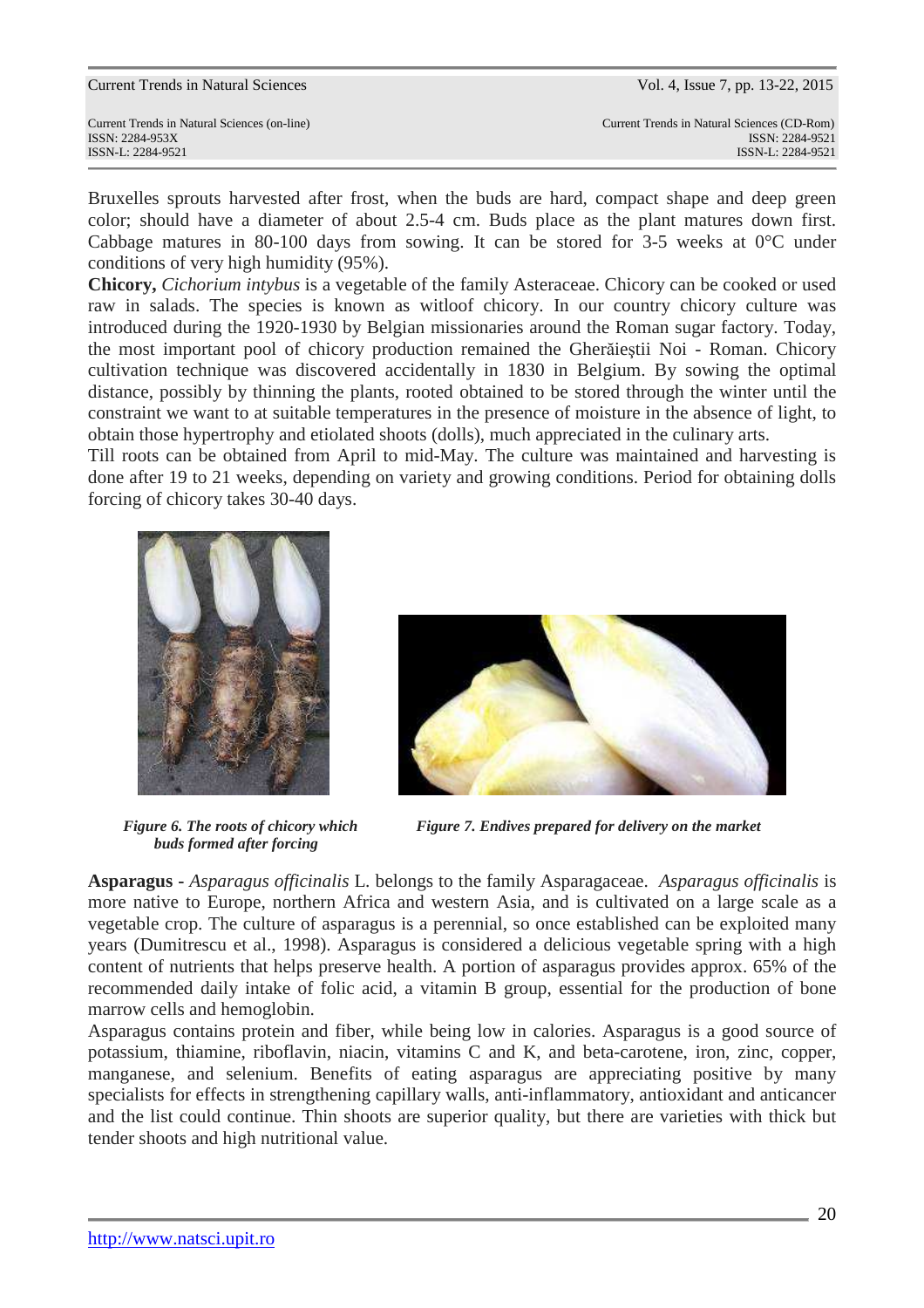Current Trends in Natural Sciences (on-line) Current Trends in Natural Sciences (CD-Rom) ISSN: 2284-953XISSN: 2284-9521 ISSN-L: 2284-9521 ISSN-L: 2284-9521

Asparagus reach maturity between April and July each year. If you find asparagus in other period in the the stores, it may be forced cultivated in greenhouses. It does not mean it's not good, but it does not have the same qualities as its natural period. Considered "vegetable luxury" asparagus is used more in kitchens in Germany, the Netherlands and Belgium, in salads and as a garnish served kitchens in Spain or Italy.



*Figure 8. Asparagus ready for delivery on the market* 

**Bitter Cucumber.** whose scientific name is *Momordica charantia,* is known as bitter melon, fully deserves its name because of its taste unbearable, but despite this, contains a number of active ingredients which make cure a number of diseases, mainly digestive diseases. It is native to southern Asia, but is widespread in Africa and Australia. It appears as a climber, lobed and serrated leaves. The flowers are small and yellowish, and the fruits are orange when ripe. In shape, the latter are almost cylindrical and have a rough surface and components. After extensive studies, doctors were able to argue that, unlike other vegetables, bitter cucumber possess medicinal properties if it is consumed in their natural state. Among the substances found in it are vitamins A, B1, B6, B9, B12, C, E and K, and minerals such as calcium, magnesium, potassium, sodium, iron and zinc. Also, the fruit contains large amounts of dietary fiber and carbohydrates, that is recommended in the diet of people suffering from digestive disorders (Scurtu and Lăcătuş, 2014). Consumption of bitter cucumber lowers sugar levels. People with diabetes should not avoid bitter cucumber. Thus, a number of surveys conducted in recent years has shown that the level of blood sugar is balanced by eating this vegetable.

Another bitter cucumber quality that reduces irritation and inflammation states of the body. Therefore, nutritionists recommend to take seriously consider introducing bitter cucumber detoxification treatments.



*Figure 9. bitter cucumber - ready for delivery in the market* 

Since bitter vegetable considerably strengthens the health system against attacks bacteria and viruses currently investigating the possibility that it will cure HIV / AIDS.